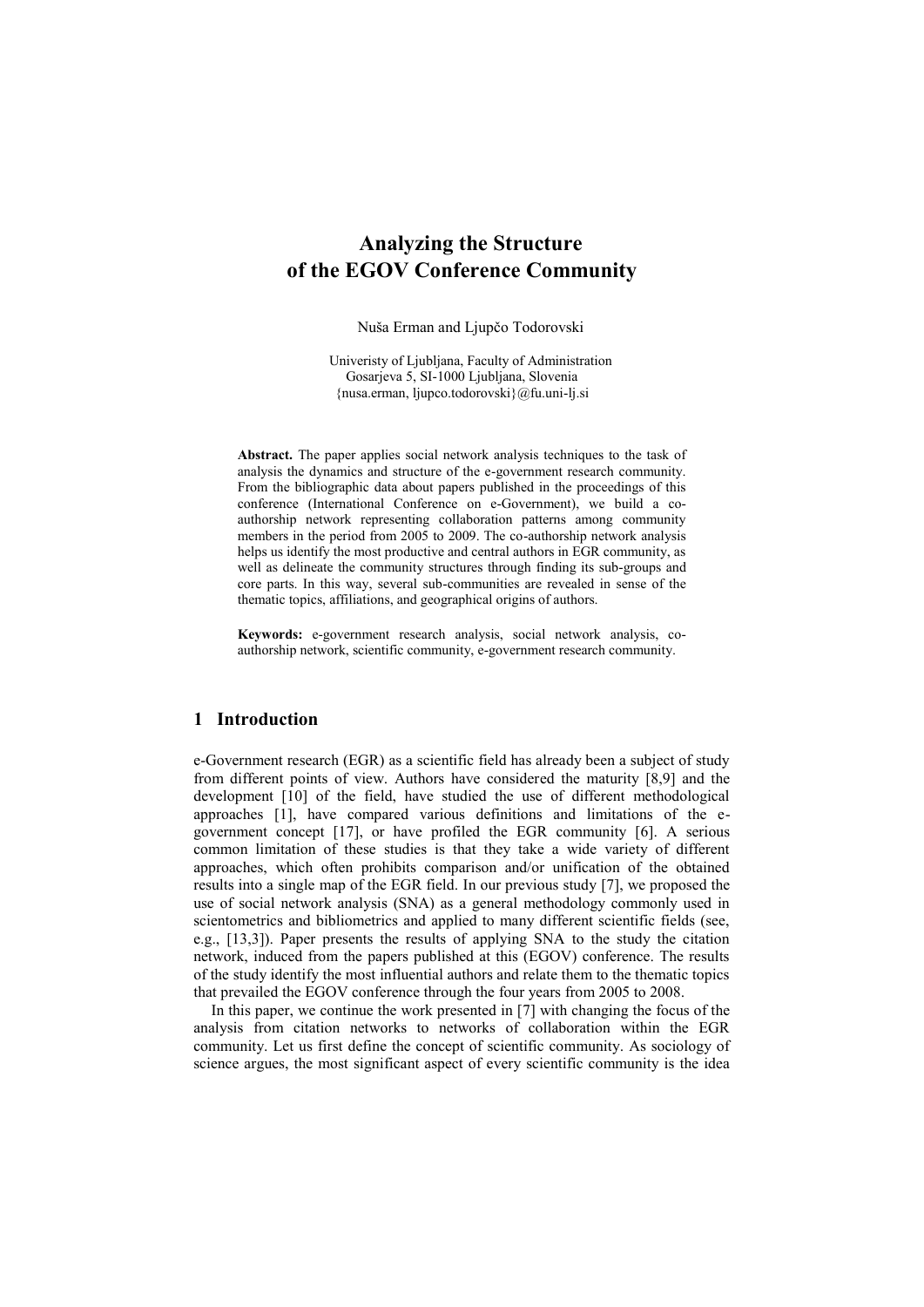of communication between scientists, which represents the foundation of the scientific community. In particular, we can define scientific community as the totality of working, interacting, and knowledge sharing scientists that share common and standardized procedures of scientific communication. The scientific community is often quantified through the analysis of scientific publications, and consecutively through the citation, co-citation, and co-authorship analysis [11]. At this point, the methods of scientometrics and bibliometrics are usually applied. Based on the scientific publications, these methods measure scientific activities through different levels of aggregation, enabling the analysis of research collaborations, evolution of scientific fields, and corresponding scientific networks [15].

In a related study of the EGR scientific community [14], author analyzes the data gathered in the e-Government Master Library of references<sup>1</sup>. Using self-defined criteria, author defines core journals, core conferences, and core researchers in the community. Furthermore, taking into account number of publications, author identifies most prolific researchers, their disciplines, research methods used, and the outlets of core parts of EGR community. In another absorbing attempt of EGR community analysis [6], author identifies the most productive authors, their gender, area of academic expertise, and background, as well as a calculus of papers with different number of co-authors, leading research universities, geographical regions, paper types, paradigm, and research methods which are present in the papers published in the journal "Transforming Government: People, Process and Policy".

In this paper, we introduce alternative approach to the study of scientific communities, which on top of identifying most active individuals, takes into consideration structural properties of whole EGR community. To do so, we apply SNA methodologies to the network of co-authorship in the papers, published in the proceedings of the EGOV conference in the period of eight years from 2002 to 2009. The nodes in the co-authorship networks represent authors and the edges represent joint articles published in the proceedings of the EGOV conference. The analysis of this network helps us identify the most productive but also the most collaborative researches in the community, to delineate the central community parts and main subcommunities, and to identify the main fields of interest of its members.

The rest of the paper is organized as follows. Section 2 introduces the idea of collaboration in scientific communities, presents the data used in the study and the process of establishing the co-authorship network. In Section 3, we present the results of the analysis of the co-authorship network with the emphasis on the community structure. Section 4 discusses the results, putting them in the context of related work. Finally, Section 5 draws conclusions and outlines the directions for further research.

## **2 Collaboration and Scientific Community**

As mentioned in the introduction, the most important aspect of scientific community is the communication among scientists. Although there are several ways in which scientific communication can take place, presumably the most interesting pattern

1

<sup>1</sup> Available at http://tinyurl.com/p5w8vv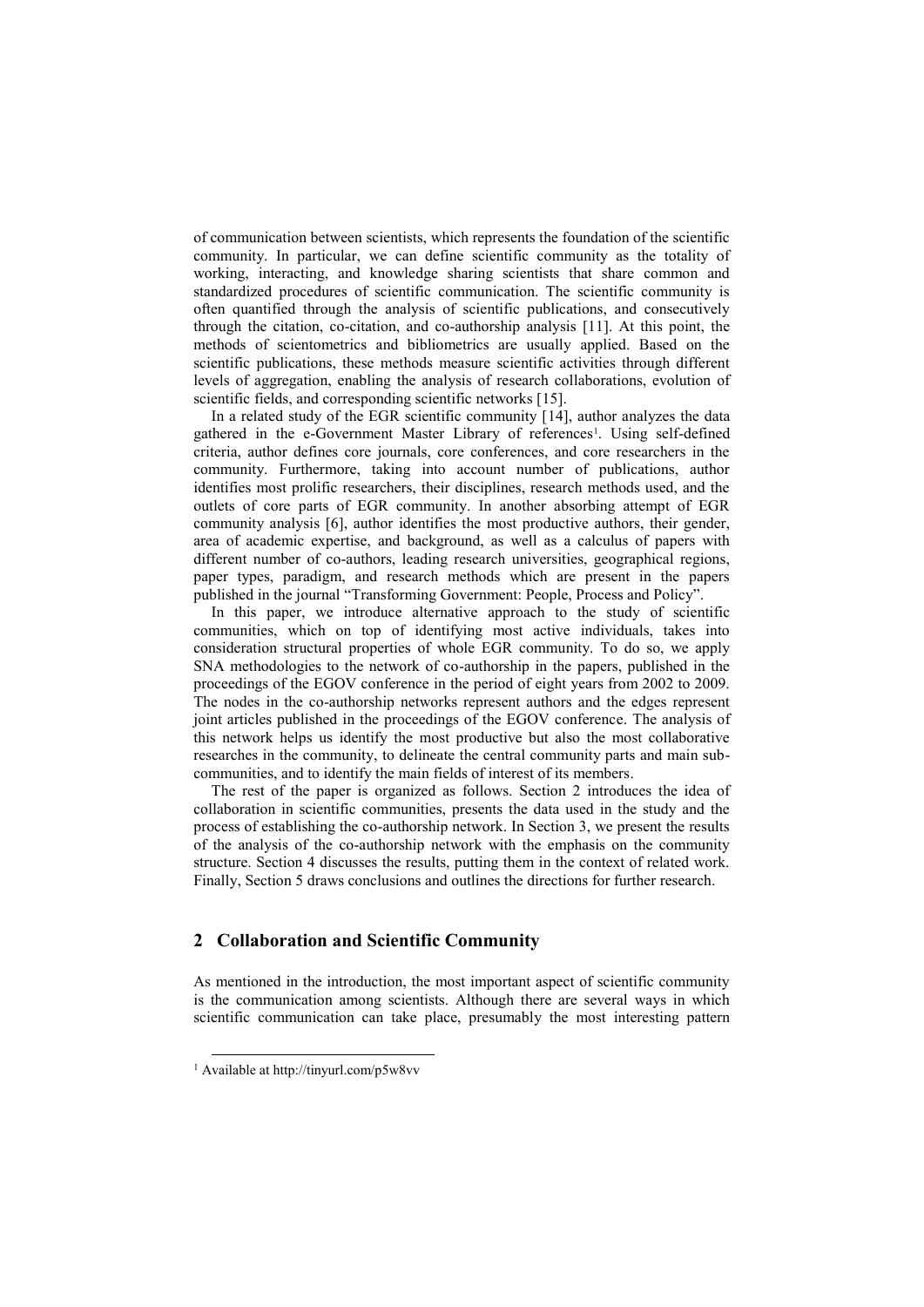thereof is the collaboration among scientists. Collaboration can be described as a social process in which two or more scientists cooperate and share intellectual ideas. In this way, various and quite different situations can be considered to be scientific collaboration; one of them being the cooperation formalized through publishing a joint article. The cooperation of scientists in writing scientific papers, referred to as co-authorship, is in the focus of this paper and is the most frequently used for the analysis of scientific collaboration [2].

The most obvious way to represent the notion of co-authorship is the use of network, where the nodes represent individual researchers, and links among them represent co-authorship relations [2]. Once we have a network, we can apply standard social network analysis to analyze its structural properties, which will reveal important properties and structure of the corresponding scientific community. In this paper, we limit our scope of interest on one part of e-government research community that publishes papers at the International Conference on e-Government (EGOV). The analyzed data include all the papers published in all eight proceedings from the first (2002) to the last one (2009). In the continuation of this section, we introduce the data set and the corresponding co-authorship network.



**Fig. 1.** Number of authors and papers published in the EGOV conference proceedings.

#### **2.1 Data Description**

For this study, we build up on the data collected in [7], which we extended with the data about papers published in 2009. The complete data set for the period of eight years from 2002 to 2009 includes 433 papers. The total number of co-authors of these papers amount to 980 authors, out of which there are 706 different researchers.

Figure 1 summarizes the data set. It shows the significant drop of the number of published papers from about 100 in 2004 to 30 in 2005; the decrease is due to the improved review criteria and narrowed acceptance criteria. From 2005 onward, the number does not change significantly and it stays close to 30 with minor changes over the years. The change in number of authors resembles the one for papers; while in the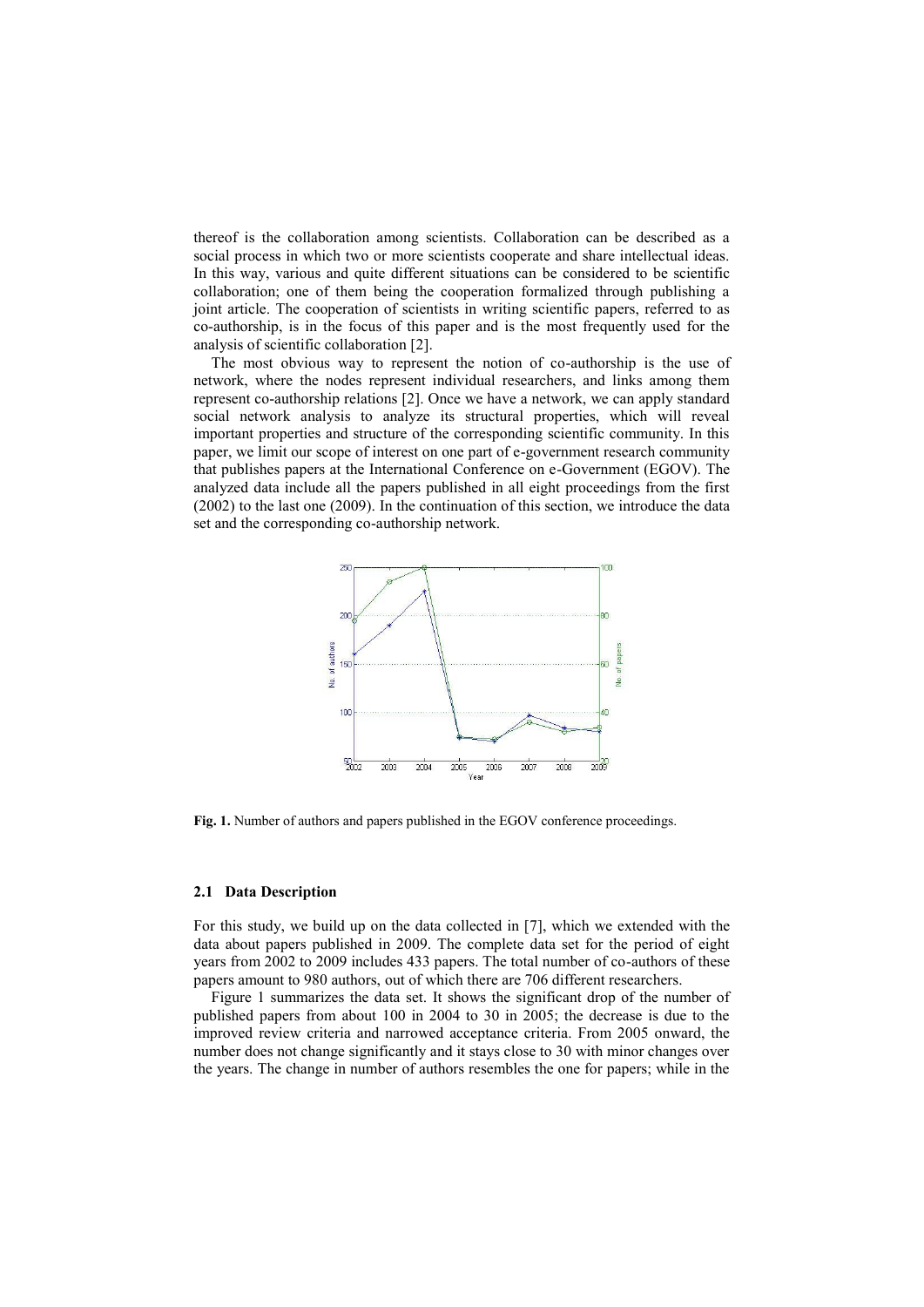first three years the number of authors steadily increased (from 160 to 225), fewer accepted (published) papers lead to the reduced number of authors (from 2004 to 2005 the number dropped from 224 to 74 authors). From 2005 on, it varies between slightly more than 70 to almost 100 (in 2007).

Figure 1 shows a significant change in the data distribution from 2004 to 2005. To avoid analysis artifacts that might be related to this abrupt change, we reduced the time-span of our analysis to the period from 2005 to 2009.

### **2.2 From Data to Co-Authorship Network**

The data set, described above, can be transformed to a co-authorship network following a simple procedure. For each paper in the proceedings, we collect the list of paper authors *A*. For each of them, we add a corresponding node to the network, if one has not been there yet. If the list consists of a single author we proceed with the next paper, since it does not introduces any co-authorship links in the network. Otherwise, for each pair of authors from *A*, we add an undirected link (edge) connecting the corresponding network nodes. If the link has been already present, we increase its weight by one; if the link is new, we assign weight 1. Thus, the weight assigned to an edge connecting two nodes denotes the number of papers that the corresponding two researchers co-authored.

Following the procedure outlined above, we generated five *weighted undirected co-authorship networks* for each observed year of proceedings from 2005 to 2009. Using the single-year networks, we constructed five "cumulative" co-authorship networks; the first network contains data from 2005 and each successive network is built in the way that to the preceding network data from the following year is added.

|                | 2005       | 2005-2006  | 2005-2007   | 2005-2008   | 2005-2009 |
|----------------|------------|------------|-------------|-------------|-----------|
| #nodes         | 74         | 136        | 208         | 262         | 307       |
| #edges         |            | 170        | 295         | 395         | 467       |
| weight $= 1$   |            | 168        | 273         | 364         | 426       |
| weight $> 1$   | $0(0.0\%)$ | $2(1.2\%)$ | $22(7.5\%)$ | $31(7.8\%)$ | 44 (9.4%) |
| <b>Density</b> | 0.0337     | 0.0185     | 0.0137      | 0.0116      | 0.010     |

**Table 1.** Number of nodes, edges and density of the five "cumulative" co-authorship networks.

Table 1 presents the general properties of the five cumulative networks. The size of cumulative networks steadily increases, both in terms of the number of nodes/authors and links/co-authorships between them. The increase in size is being strictly followed by density decrease. The density of 0.01 of the final 2005-2009 network denotes that only 1% of all possible edges between nodes are present in the network. And yet, the portion of edges with weight larger than one (that is the number of research pairs that co-authored more than one article) steadily increases from initial 0 to 9.4%. The increase indicates the rising collaboration interest among EGOV researchers. A reason for this trend may be due to the fact that cumulative collaboration tends to be long-term: collaborating once makes collaborating in future more likely. Note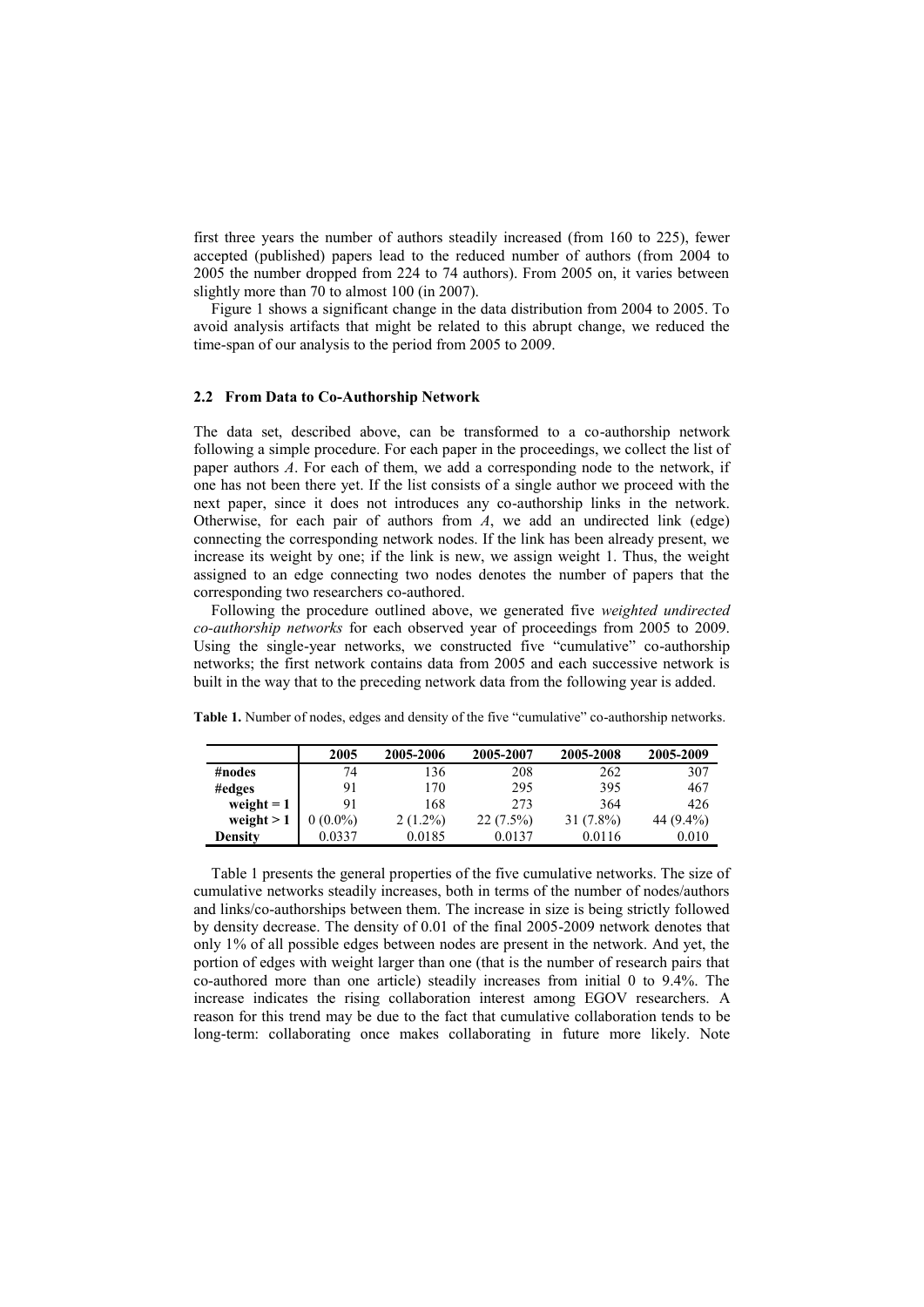however, that individual, non-cumulative, year data (see the last column of Table 2) confirm this cumulative trend.

In the following section, we present the results of the analysis of the dynamic change of the five "cumulative" networks with the emphasis on the structure of the network for the period from 2005 to 2009.

# **3 Structure and Dynamics of the EGOV Conference Community**

Having built the cumulative co-authorship networks, we turn our attention towards analysis of the networks and results thereof. We use Pajek software tool [4] to perform the analysis of the co-authorship network. The results of the analysis are presented in three subsections. In the first one, we quantify and analyze the dynamic change of the community (network) from 2005 to 2009. Second section identifies the most active and most connected (collaborative) authors in the community. In the final, third subsection we analyze the EGOV community structure in terms of subgroups of collaborating (co-authoring) researchers, their geographical distribution, and research topics they are dealing with.

**Table 2.** Dynamics of the EGOV conference community from 2005 to 2009 in terms of numbers (and portions in %) of authors (newcomers and returning) and papers (single-authored and co-authored).

|      |          | #new        | #existing    |                     | #single-authrd | #co-authored |
|------|----------|-------------|--------------|---------------------|----------------|--------------|
| Year | #authors | authors     | authors      | # <sub>papers</sub> | papers         | papers       |
| 2005 | 74       | 74 (100.0%) |              | 30                  | $10(33.3\%)$   | 20(66.7%)    |
| 2006 | 70       | 62(88.6%)   | $8(11.4\%)$  | 29                  | 8(27.6%)       | $21(72.4\%)$ |
| 2007 | 97       | 72 (74.2%)  | $25(25.8\%)$ | 36                  | $5(13.9\%)$    | $31(86.1\%)$ |
| 2008 | 84       | 54 (64.3%)  | 30(35.7%)    | 32                  | $5(15.6\%)$    | $27(84.4\%)$ |
| 2009 | 80       | 45(56.3%)   | 35(43.7%)    | 34                  | $3(8.8\%)$     | 31 (91.2%)   |

#### **3.1 Community Dynamics**

Table 2 summarizes the results of the analysis of the EGOV community dynamics. First aspect of community dynamics is the change of the number of new researchers in the community. In the third column of Table 2, we report the number of newcomers for each year, i.e., authors that published a paper at EGOV conference for the first time in a particular year. At the beginning of the observation, in 2005, all authors are considered to be new to the community. As expected, the number of newcomers decreases through the years, from 62 newcomers in 2005 (which represents almost 20% of all the authors of the papers in the proceedings) to 45 in 2009. The later represents only 56% of all the authors of the papers in the proceedings of the 2009 conference. The trend shows that the community reached a stage, where 44% of the authors in 2009 have already published at the same conference before, which proves the EGOV community persistence and stability.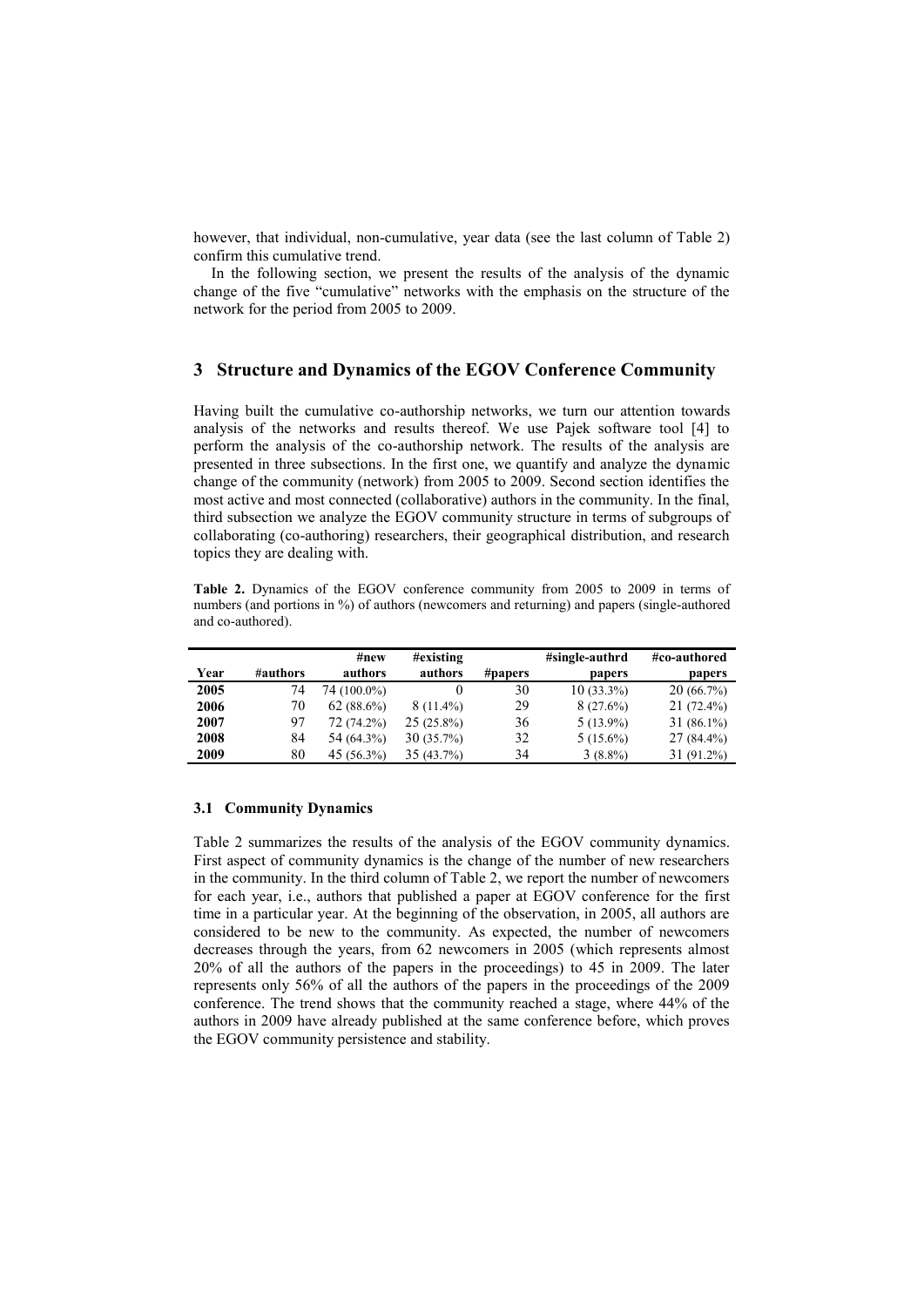Another aspect of community dynamics is the extent of collaboration between community members. In 2005, one third (10 out of 30) of the papers were written by a single author, i.e., without collaboration. This number monotonically decreased through the years, reaching the minimum of four papers (9%) out of 34. In other words (see the figures in the last column of Table 2) the collaboration between community members steadily increases. The increasingly complex discourse and research issues in e-government community require collaboration of larger research teams, which is reflected in the large portion (91%) of co-authored papers.

In sum, there is a tendency of growing collaboration among EGOV community members through the years. The tendency is accompanied by the process of community convergence and stabilization with researchers that regularly publishes at the EGOV conference.

#### **3.2 The Most Productive and Most Collaborative Authors**

The obvious way to identify most productive authors in the EGOV conference community is to perform frequency analysis in terms of number of papers that a community member published in the EGOV conference proceedings in the observed period. In addition, to corroborate this measure, we can also expose in how many proceedings the identified most productive authors published their papers. Table 3 presents the results of the analysis.

**Table 3.** The seven most productive authors in the EGOV conference community in the period between 2005 and 2009 measured in terms of number of published papers and number of conference proceedings.

| Author                     | $#p$ apers | #proceedings |
|----------------------------|------------|--------------|
| Grönlund Å.                |            |              |
| Becker J.                  |            |              |
| Van Dijk J.                |            |              |
| Charalabidis Y., Ferro E.  |            |              |
| Andersen K.N., Niehaves B. |            |              |

In the period 2005 to 2009, the seven researchers, enlisted in Table 3, co-authored more than four papers in the EGOV conference proceedings. Grönlund Å. and Becker J. published 6 papers, where the first author published his papers in four proceedings, and the latter published in three proceedings (in both cases, more than one paper per single-year proceedings). Each of the other five co-authored five papers. Van Dijk J. published one paper per year (five papers in five proceedings), Charalabidis Y. and Ferro E. in four proceedings, and Andersen K.N. and Niehaves B. in three.

To measure the extent to which authors collaborate with the community, we can use the co-authorship network to observe the degree of connectedness of an individual established to the other researchers in the community. To this end, social network analysis uses centrality measures for individual nodes in the network. There are three centrality measures (degree, closeness, and betweenness) which distinguish in the way the position of individual nodes within the network is referred [4]. In coauthorship network, degree centrality is equal to the number of collaborators an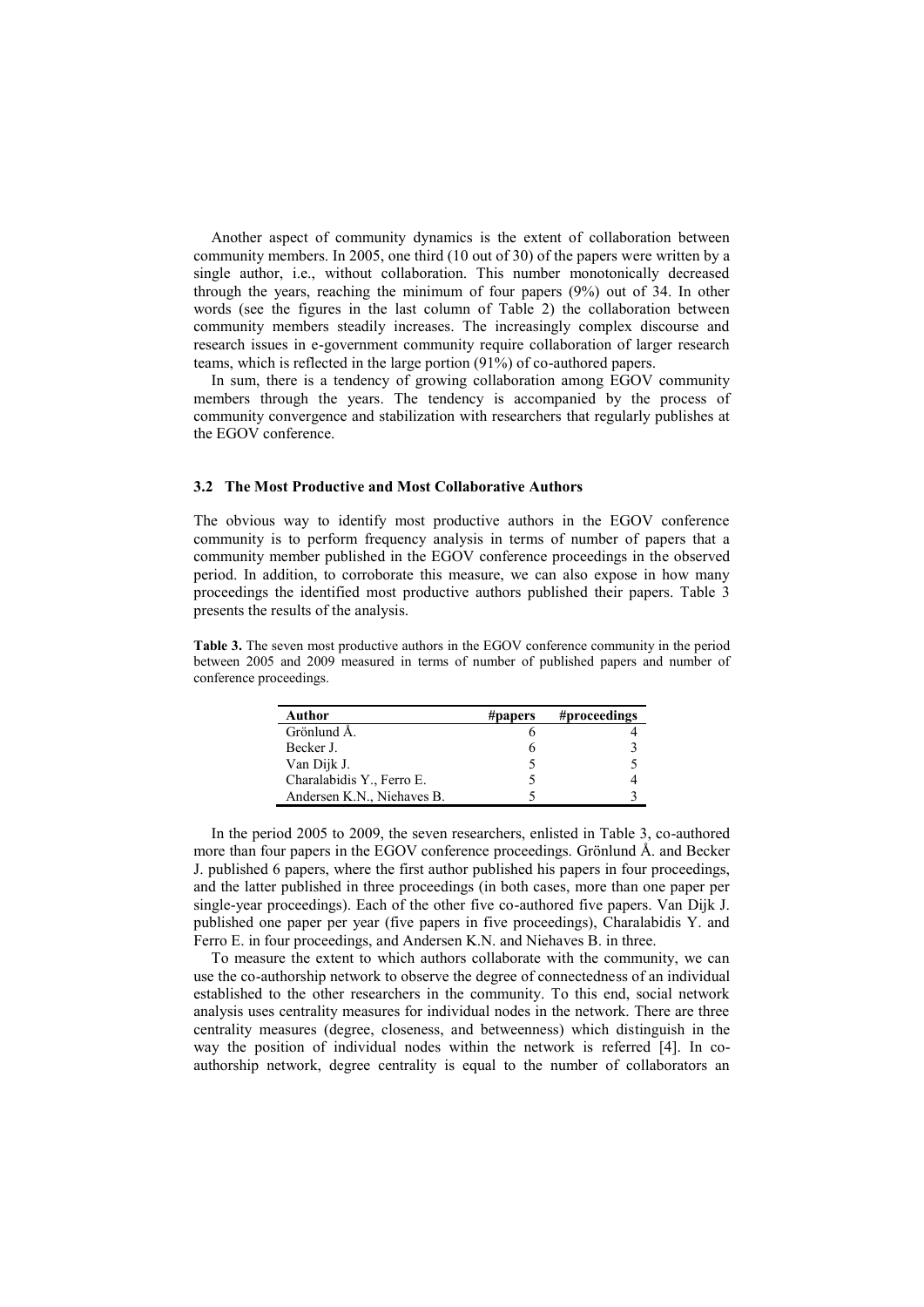author has, closeness centrality indicates the accessibility (or closeness) of the observed author to the others, and betweenness centrality indicates the number of shortest paths which pass through the observed vertex of the network. Table 4 lists the most central authors of EGOV conference community wrt these three measures.

**Table 4.** The most central authors in EGOV conference community in the period between 2005 and 2009 measured using degree, closeness, and betweenness centrality. Emphasized (bold) names correspond to the most central authors according to all three centrality measures, while italic names correspond to the most central authors according to two centrality measures.

|              | Degree centrality    |               | <b>Closeness centrality</b> |               | <b>Betweenness centrality</b> |               |
|--------------|----------------------|---------------|-----------------------------|---------------|-------------------------------|---------------|
|              | <b>Author</b>        | $\frac{0}{0}$ | Author                      | $\frac{0}{0}$ | <b>Authors</b>                | $\frac{0}{0}$ |
| $\mathbf{1}$ | Charalabidis Y.      | 3.27          | Charalabidis Y.             | 3.58          | Tan Y.H.                      | 0.11          |
| 2            | Van der Geest T.     | 2.94          | Van der Geest T.            | 3.55          | Henriksen H.Z.                | 0.10          |
| 3            | Askounis D.          | 2.61          | Van Dijk J.                 | 3.40          | Van der Geest T.              | 0.10          |
| 4            | Lampathaki F.        | 2.61          | Arendsen R.                 | 3.26          | Van Dijk J.                   | 0.09          |
| 5            | Vintar M.            | 2.61          | Vintar M.                   | 3.07          | Vintar M.                     | 0.08          |
| 6            | Arendsen R.          | 2.29          | Askounis D.                 | 2.99          | Andersen K.N.                 | 0.07          |
|              | Iribarren M.         | 2.29          | Lampathaki F.               | 2.99          | Liu J.                        | 0.07          |
| 8            | Concha G.            | 2.29          | Jansen J.                   | 2.90          | Arendsen R.                   | 0.06          |
| 9            | Valdes G.            | 2.29          | de Vries S.                 | 2.90          | Grönlund Å.                   | 0.05          |
| 10           | Solar M.             | 2.29          | Gionis G.                   | 2.76          | Flak L.S.                     | 0.04          |
| 11           | Van Dijk J.          | 2.29          | Koussouris S.               | 2.76          | Ferro E.                      | 0.03          |
| 12           | Gionis G.            | 2.29          | Tan Y.H.                    | 2.74          | Tarabanis K.                  | 0.03          |
| 13           | Becker J.            | 2.29          | Becker J.                   | 2.61          | Sein M.K.                     | 0.03          |
| 14           | <i>Koussouris S.</i> | 2.29          | Iribarren M.                | 2.61          | Todorovski L.                 | 0.02          |

Despite the differences between the three lists, presented in Table 4, there are four authors, which occupy the central position in the community wrt all three centrality measures: van der Geest T., Vintar M., Arendsen R., and van Dijk J. The listed authors are the most central in view of their collaboration with other authors in the community, they are the most reachable (close) to other authors, and are located on the highest number of shortest paths in the network. Furthermore, van der Geest T. collaborated with 9 other authors and wrote 3 papers, Vintar M. collaborated with 8 authors in 4 different papers, Arendsen R. wrote 3 papers in collaboration with 7 other authors, and van Dijk J. wrote 5 co-authored papers in cooperation with 7 other members of EGOV conference community.

Comparison of these three lists with the list of the most productive authors from Table 3, we can see that there is a high correlation between authors' degree of collaboration with others and her/his productivity in terms of number of publications. Six out of seven authors from Table 3 (all except Niehaves B.) can be also found in at least one of the lists in Table 4, and three of them in at least two lists.

#### **3.3 Community Structure**

Until now, the focus of our analysis was on the properties of individual members of the observed network. In this last section, we analyze the structure of the EGOV community network as a whole. To this end, we apply methods for identifying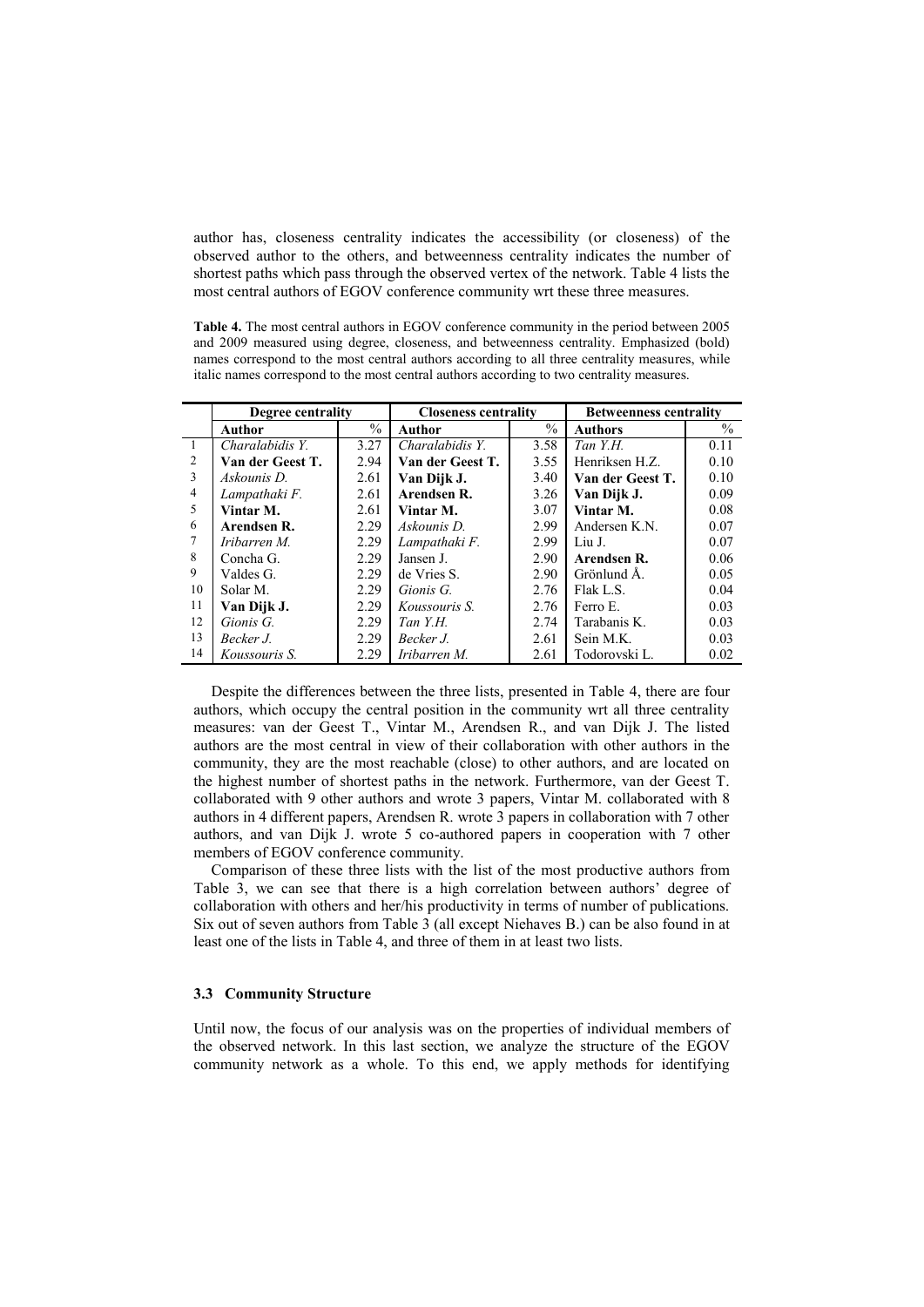components and cores in the network that help us identify clusters of highly interconnected (collaborative) subgroups of the EGOV conference community.

The idea of finding components in co-authorship network arises from the presumption that the actors in a network compose a sub-group (component) in which every member of the component can be reached from all other members of the same component. Considering the definition, in co-authorship network components should reveal such groups of authors which collaborate frequently and, presumably, share common research topic(s). On the other hand, the search for cores implies even more restricted conditions under which actors represent the core sub-group of the community, as each of its members is linked with *all the other* members of the same core sub-group. In this sense, one core-group actually represents a set of paper(s) in which *all core members* collaborated [5].

**Table 5.** The analysis of the nine components of the EGOV co-authorship network. Each component corresponds to a research group that co-authored at least three joint papers.

| # authors/ |                |                               | Geographical                       |                                                                                                                            |
|------------|----------------|-------------------------------|------------------------------------|----------------------------------------------------------------------------------------------------------------------------|
| papers     |                | Representative                | distribution                       | <b>Thematic topics</b>                                                                                                     |
| 16         | 9              | Van Dijk J.                   | Netherlands                        | citizen-centric e-services; user<br>profiling; delivery channels; e-services<br>adoption and usage                         |
| 15         | 9              | Andersen K.N.<br>Tan Y.H.     | Denmark,<br>Norway,<br>Netherlands | project evaluation; benefits of IT usage;<br>e-customs; super-national e-services                                          |
| 12         | 7              | Vintar M.                     | Slovenia,<br>Greece                | indicators of e-government<br>development; e-services adoption and<br>usage; life events and integration of e-<br>services |
| 10         | 7              | Grönlund Å.                   | Sweden.<br>Norway                  | e-government research analysis; misc                                                                                       |
| 9          | 7              | Becker J.                     | Germany                            | misc                                                                                                                       |
| 8          | 6              | Ferro E.                      | Italy, USA                         | digital divide and IT literacy                                                                                             |
| 11         | 5              | Charalabidis Y.               | Greece                             | interoperability; meta-data and<br>(semantic) annotation of e-services                                                     |
| 5          | $\overline{4}$ | Mentzas G.                    | Greece                             | evaluating quality of e-services                                                                                           |
| 7          | 3              | Corradini F.<br>Sabucedo L.A. | Italy, Spain                       | semantic-driven integration of e-<br>services                                                                              |

In our co-authorship network, we can identify 82 components. Out of these, 13 components contain only one author; the 13 components correspond to isolated authors that never co-authored a paper with others. On the other side of the spectrum is the largest component consisting of 16 authors. Note however, that here we can perceive the impact of papers with significantly higher number of authors compared to other papers: namely, in such a situation a single paper co-authored by many authors would induce a (non-)representative component. To overcome this problem, we augment each component with the list corresponding papers and consider only those components that are induced by at least three joint publications. In addition, we also filter out all the components with less than five researchers.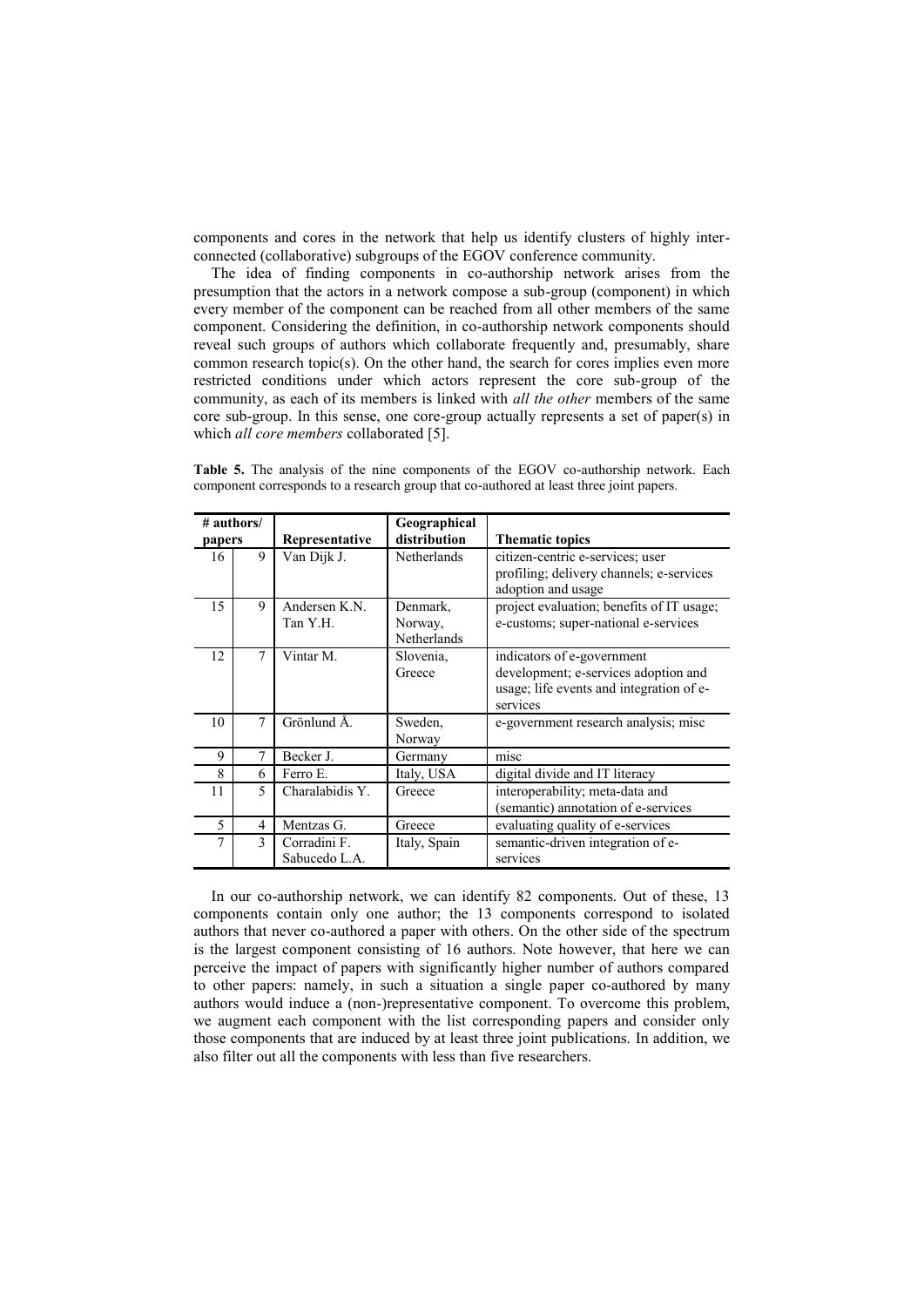Table 5 presents the results of the component analysis by enlisting all nine components that satisfy the three-joint-papers criterion explained above. Each community subgroup is described with the leading researcher that is a co-author of majority of the papers in the component, the geographical distribution of authors' affiliations, and the list of thematic topics of the papers in the component.

The results show that most (all but the representatives of the last two components) of the components representatives were already identified as most productive or most central ones. Furthermore, most of the identified sub-groups have narrow geographical distribution: seven out of eight components are entirely from Europe, five are very even tighter, including single region or country, or, in some cases, a single institution. International or trans-Atlantic collaboration is relatively rare. Finally, there is a great variety of thematic topics addressed by the researchers in different groups. Note also that the identified sub-communities are orthogonal in the topics they deal with; each of them develops its own (relatively narrow) expertise area that is different from others. In very rare cases, the identified group covers a wide range of thematic topics marked as miscellaneous in Table 5.



**Fig. 2.** Six cores of the EGOV co-authorship network.

In the continuation of the analysis, we applied the same criterion as above, that is, we took into account only those collaborations that resulted in at least three joint publications. Figure 3 depicts the six cores of the EGOV co-authorship network that follow the three-joint-papers criterion. The identified cores confirm the findings of the component analysis: each of the five cores corresponds to one of the identified components from Table 5. The sixth core (Melin U. and Axelsson K.) identifies a Sweden sub-community of two co-authors of three papers, two of them being citizen participation and involvement in e-government projects. Another fact can be derived from the result depicted in Figure 2: only these 17 authors (out of 307; 5%) have been involved in more than two joint collaboration ventures. This is another piece of evidence that the long-term collaboration within the EGOV conference community is relatively rare.

In sum, the structural analysis of the EGOV community shows that a number of sub-communities has emerged, each of them dealing with topics that are orthogonal to the thematic topics of the other. Virtually all the sub-communities have a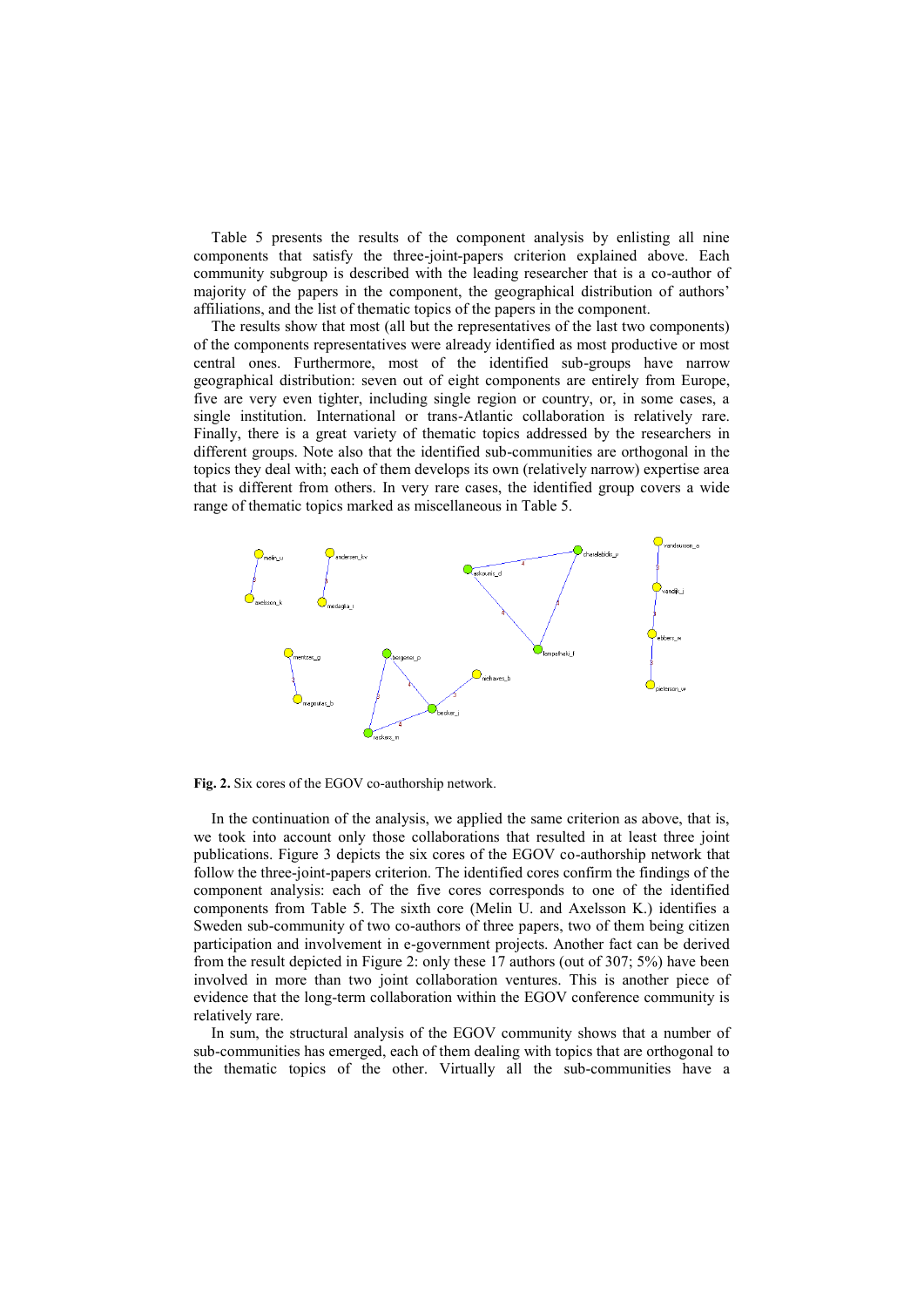representative researcher that is ranked among top active or collaborative community members. Most of the sub-communities have narrow geographical distribution including a single region, country or even institution. The community members are mostly affiliated at institutions in European countries, and large-scale international collaborations are very rare.

#### **4 Discussion**

As we emphasized in the introduction, there are number of studies that analyze the state-of-the-art and the dynamics of the development of the e-government research (EGR) field [1,8,6,7,9,10,14,17].

Our study differs from them in several ways. First, it relies on a standard scientometric method widely used to analyze other research fields. Only the study [7] applies the same analysis methodology to the task of analyzing citation networks; in this paper we deal with analysis of co-authorship networks and the EGOV conference scientific community. Note however that other authors have been using the same methodology in various e-government studies, see e.g., analysis of partnership networks for implementing an e-government project [4], implementing local egovernment policy [12], or coordination of soft-target organizations [16]. All these studies combine social network analysis with other qualitative and quantitative methods, such as interviews and surveys. In our study, we do not need these, since we collect the empirical data systematically from all the papers published in the proceedings of the EGOV conference in the last five years. The systematic data collection is the second distinguishing property of our study from the others. We focus the analysis on systematic data from a single publication venue instead of using a sample of data about articles and papers from various publication venues. Although this decision makes the definition and the scope of the scientific community clear (as opposed to the vague definition from [14]), it can also be regarded as a main limitation of our study, which we further discuss in the final section.

The present paper offers the findings of co-authorship network analysis which is latterly used as a proxy for the study of collaboration [2]. We should note however, that there exist limitations related to the study of scientific collaboration through publications and to the bibliometric studies in general. On one hand, we should consider the practice of making colleagues or superiors "honorary co-authors" for purely social reasons. On the other hand, scientific collaboration does not necessarily lead to co-authored papers.

Finally, the comparison of our results with the results of our citation analysis [7] provides several insights. First, when comparing the list of authors mention there, we find out that only two most cited authors (i.e., Grönlund Å. and Van Dijk J.) are confirmed to be members of the EGOV community as defined in this paper. Thus, most influential authors and literature come from outside EGOV community. This comes by no surprise, if we consider another result reported in [7], that only 8.5% of citations in the EGOV conference papers refer to other EGOV conference papers. Second, note that the thematic topics identified in this paper match the most influential (most cited) topics identified in [7], i.e., EGR analysis, seamless citizen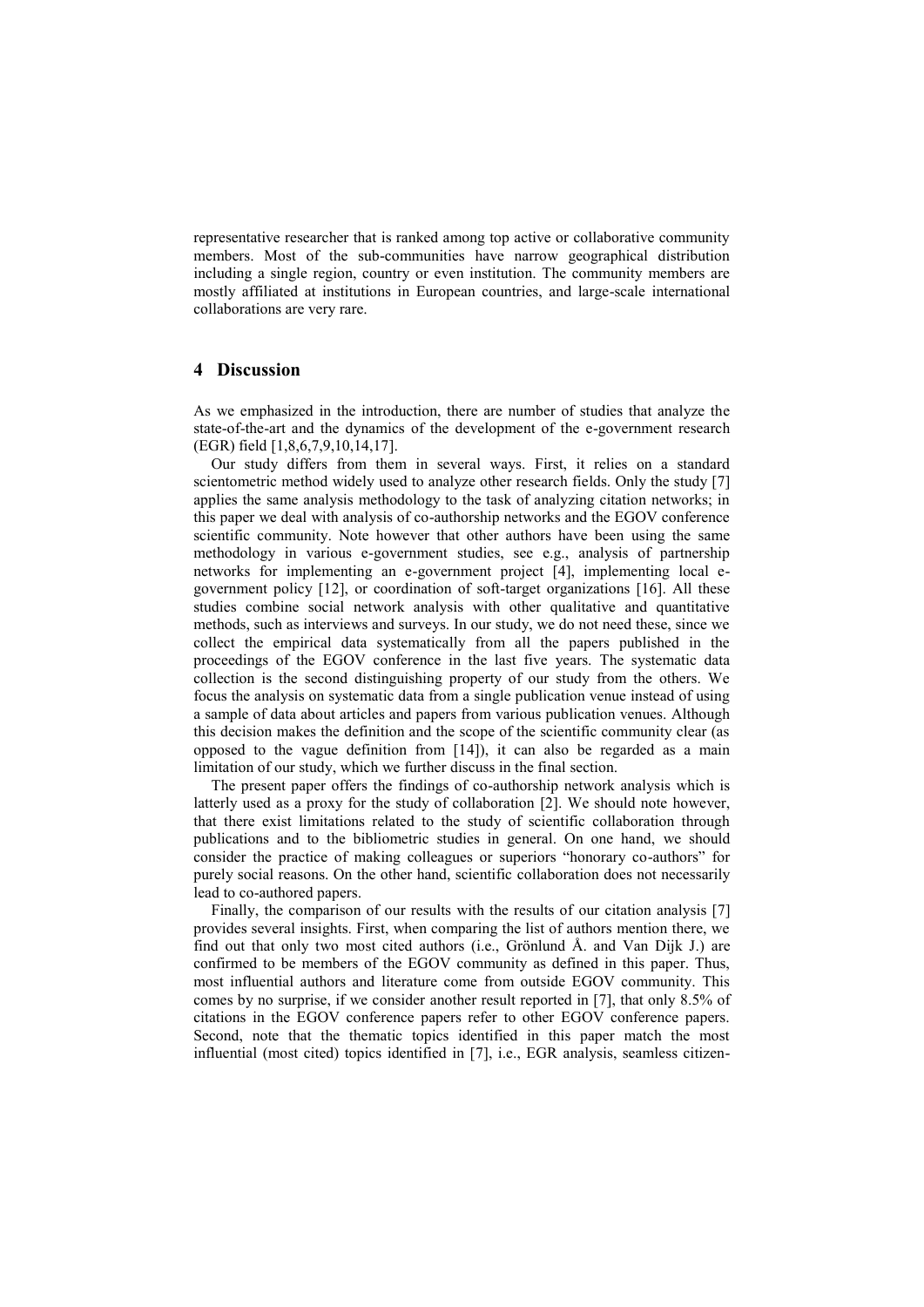centric integration of e-services, interoperability, influence of information technology (IT) on organizational change, digital divide and IT literacy, user profiling and personalization of e-services.

# **5 Conclusion**

Scientific community is a conglomerate of scientists who spread and diffuse their knowledge mainly through the publication of their theories and studies. In the core of every analysis of such communities is the study of communication patterns among scientists on the basis of citation, co-citation, or co-authorship network analysis. In the present paper, we focused on the analysis of EGOV conference community as one relatively small albeit representative part of the whole e-government research (EGR) community. We applied social network analysis to study the co-authorship network and linked the findings with the results of citation network analysis performed on the same data. This enabled us to improve the map of e-government research field with identification of the community most active and central authors, community structure and its core sub-groups. Beside with researchers' membership these sub-communities are characterized with the geographical distribution of the core authors and thematic topics prevailing in the EGR community.

However, we cannot disregard the fact that the data used to perform the analysis is far from being exhaustive. The first obvious limitation is its focus on a single publication venue that is the proceedings of the EGOV conference. Although the use of data on a single publication venue in this paper is well considered since the aim of the present paper was to complete the map of EGR, we are aware of the need for the extension of the data set with data on papers from other e-government conferences (such as the annual conference the Digital Government Society of North America) and journals (e.g., *Government Information Quality* and *Information Polity*).

In the present paper we focused on the co-authorship networks, where nodes represent authors and edges represent joint articles published in the EGOV conference proceedings. Usage of social network analysis methods, however, allows for establishment and analysis of other types of networks as well, on which we will focus in our future work. One possibility is the analysis of the citation networks considering publication venues where the referenced papers come from. Such analysis would reveal the most influential "neighboring" scientific fields and publication venues with highest impact on the development and shape of the EGR field. Furthermore, revising the definition of nodes and the meaning of relations among them opens even more analysis opportunities where other networks (e.g., networks where nodes correspond to publication units or where relations correspond to co-citations) can reveal some other structural patterns and characteristics of the observed EGR field. Note however, that it will be quite a challenge to uniquely identify publication units or co-citations in the rather "noisy" data set of references. Ultimately, there is a challengeable issue of integrating the results of analyzing different networks of relations among scientists and/or publication venues into a unified map of the EGR field.